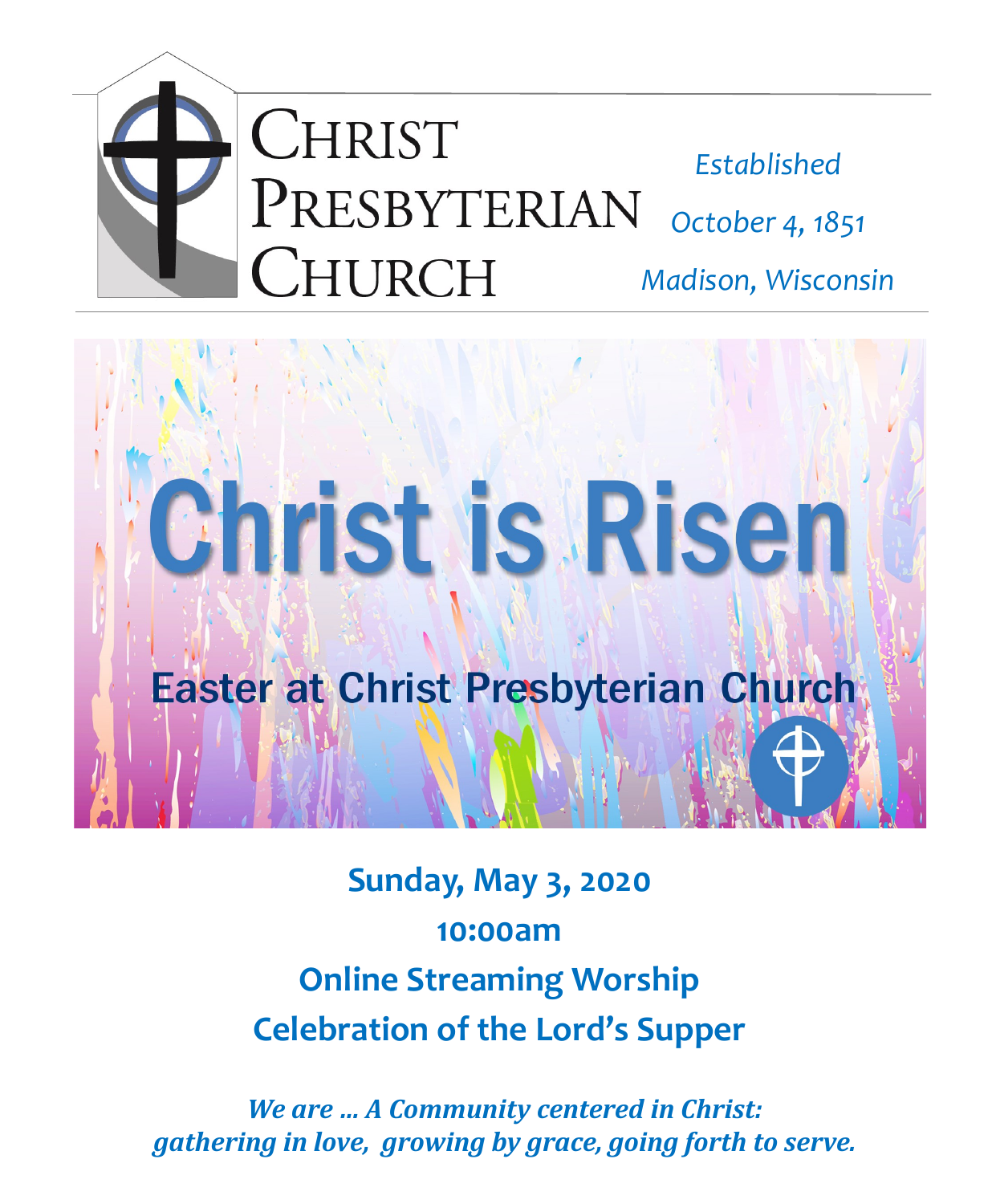

*Welcome to Eastertide—the Sundays between Easter and Pentecost (May 31). We are glad you chose to worship with us today! As worship begins, take a moment to settle yourself. Find a quiet place. Light a candle. Participate in this worship stream as much or as little, and in whatever way you wish. All spoken and sung words will be streamed.* 

## *We Gather in Christ's Love*

**The Organ Prelude** Fanfare: "Shout Hosanna" arr. for organ by Maurizio Machella *Originally composed by Paul Dukas as the prelude for his one-act ballet: "La Péri"*

#### **Welcome**

#### **The Call to Worship**

Holy God, you call us by name to be your people.

**You call us out from our ordinary lives, to a holy life of service, justice, and love.**

You call us, through Jesus Christ, to a life of sacrifice -

a way of life that is not always easy, but is rich in mercy,

extravagant in love, abundant in freedom and joy.

**This is the new life which you have given us in Christ.**

**Therefore, we will praise and glorify your holy name.**

**Hymn of Praise** Sing Praise to God, Who Reigns Above **Gulf Constructs** Glory to God, No. 645

### **The Prayer of Confession and Silent Confession**

Almighty God, you alone are good and holy. Purify our lives and make us brave disciples. We do not ask you to keep us safe, but to keep us loyal, so we may serve Jesus Christ, who, tempted in every way as we are, was faithful to you.

**O God, deliver us from artificial life and worship; from all that is hollow or insincere. O God, deliver us from being satisfied with things as they are,** 

**in the church or in the world. O God, deliver us from a token concern for the people we meet each day. O God, deliver us from everything in us that may hide your light. Through Jesus Christ our Lord we pray. Amen.**

#### **The Assurance of Pardon**

Jesus came to proclaim release to the captives and recovery of sight to the blind, and to let the oppressed go free.

**Through God's grace, we have experienced deliverance.**

**This is the good news, for freedom, Christ has set us free.**

In Jesus Christ, we are forgiven and made whole!

 **Thanks be to God!**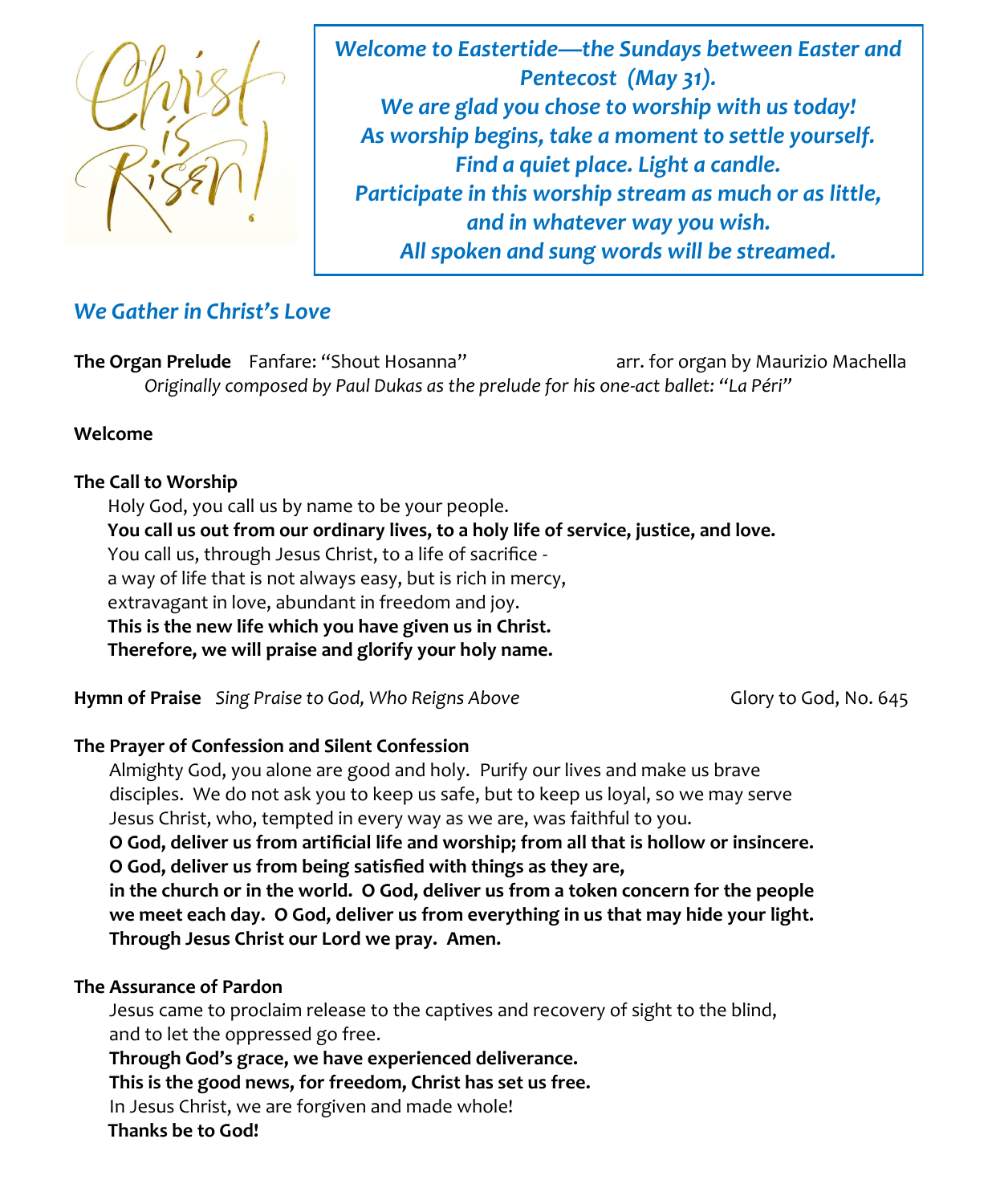|                                                                    | The Response of Praise Because He Lives (Amen)                                                                                                                                                                                                                                                                              |                    | Matt Maher            |
|--------------------------------------------------------------------|-----------------------------------------------------------------------------------------------------------------------------------------------------------------------------------------------------------------------------------------------------------------------------------------------------------------------------|--------------------|-----------------------|
| <b>Sharing the Peace of Christ</b>                                 | The peace of Christ be with you all.                                                                                                                                                                                                                                                                                        | And also with you. |                       |
| <b>The Doxology</b>                                                |                                                                                                                                                                                                                                                                                                                             |                    | Glory to God, No. 606 |
| We Grow by Grace as We Hear the Word                               |                                                                                                                                                                                                                                                                                                                             |                    |                       |
| News of the Church                                                 |                                                                                                                                                                                                                                                                                                                             |                    |                       |
| <b>Mission Partner Minute</b>                                      |                                                                                                                                                                                                                                                                                                                             | Urban Mosaic       |                       |
| A Reading from Scripture<br>I Corinthians, Chapter 10:23-11:1      |                                                                                                                                                                                                                                                                                                                             |                    |                       |
| Being Imitators of Christ-Not Easy!<br><b>Communion Meditation</b> |                                                                                                                                                                                                                                                                                                                             |                    | Dr. Robinson          |
| Anthem<br>In This Moment of Remembrance                            |                                                                                                                                                                                                                                                                                                                             |                    | Dale Wood             |
|                                                                    | In this moment of remembrance, the sacrament is spread;<br>Here we celebrate Christ's presence through wine and broken bread.<br>At this table of communion, in the light shed from above,<br>we are sheltered in God's mercy and surrounded by God's love.                                                                 |                    |                       |
|                                                                    | There is healing and forgiveness, there is strength as we partake;<br>here, we know the Savior's promise that God never will forsake:<br>"Take and do this in remembrance," are the words our Savior said;<br>As we join now in his presence through the wine and broken bread.<br>"Take and do this in remembrance of me." |                    |                       |

**Affirmation of Faith Unity of the People of God adapted from the Confession of Belhar, —** *the newest Confession of Faith adopted into the Presbyterian Church (USA) Book of Confessions* **We believe that the unity of the people of God must be manifested and be active in a variety of ways: that we share one faith, have one calling, are of one soul and one mind; have one God and Father, are filled with one Spirit, are baptized with one baptism, eat of one bread and drink of one cup, confess one name, are obedient to one Lord, work for one cause, and share one hope. We believe that the church must together come to know the height and the breadth and the depth of the love of Christ. We believe that together we are built up to the stature of Christ, the new humanity. We believe that we must together know and bear one another's burdens, thereby fulfilling the law of Christ. We believe that we are called to admonish and comfort one another; to suffer with one another for the sake of righteousness; to pray together; and together serve God in this world.**

**Celebration of the Lord's Supper**

**Prayer of Thanks**